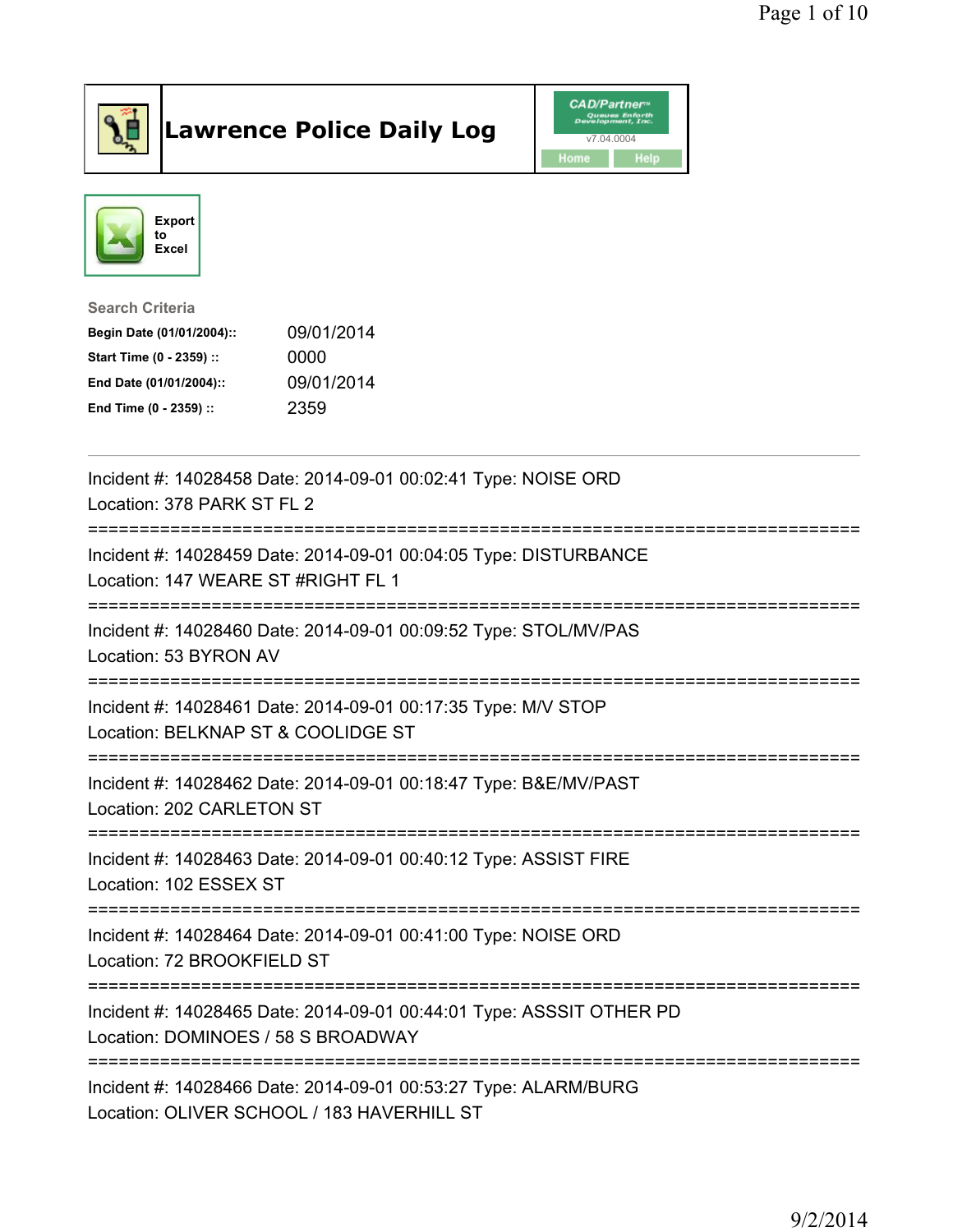=========================================================================== Incident #: 14028467 Date: 2014-09-01 01:04:43 Type: AUTO ACC/NO PI Location: WENDELL ST & WEST ST =========================================================================== Incident #: 14028468 Date: 2014-09-01 01:28:33 Type: UNWANTEDGUEST Location: HOLIDAY INN EXPRESS / 224 WINTHROP AV =========================================================================== Incident #: 14028469 Date: 2014-09-01 01:54:30 Type: M/V STOP Location: CENTRAL BRIDGE =========================================================================== Incident #: 14028470 Date: 2014-09-01 02:01:50 Type: NOISE ORD Location: 18 LINDEN ST =========================================================================== Incident #: 14028471 Date: 2014-09-01 02:08:18 Type: NOTIFICATION Location: 30 COOLIDGE ST =========================================================================== Incident #: 14028472 Date: 2014-09-01 02:10:37 Type: UNKNOWN PROB Location: 29 CRESCENT ST =========================================================================== Incident #: 14028473 Date: 2014-09-01 02:23:41 Type: FIGHT Location: 108 OXFORD ST FL 3 =========================================================================== Incident #: 14028474 Date: 2014-09-01 02:43:03 Type: LOCKOUT Location: 40 LAWRENCE ST =========================================================================== Incident #: 14028475 Date: 2014-09-01 02:52:37 Type: DISTURBANCE Location: 12 E TENNEY ST =========================================================================== Incident #: 14028476 Date: 2014-09-01 02:54:40 Type: SEX OFF. PAST Location: 40 TRENTON ST =========================================================================== Incident #: 14028477 Date: 2014-09-01 03:35:18 Type: TOW OF M/V Location: NEW BALANCE ATHLETIC SHOE CORP / 5 S UNION ST =========================================================================== Incident #: 14028478 Date: 2014-09-01 03:49:04 Type: M/V STOP Location: FALLS BRIDGE =========================================================================== Incident #: 14028479 Date: 2014-09-01 03:54:05 Type: AUTO ACC/NO PI Location: LOWELL ST & MILTON ST =========================================================================== Incident #: 14028480 Date: 2014-09-01 04:02:20 Type: NOISE ORD

Location: 245 EDVING AV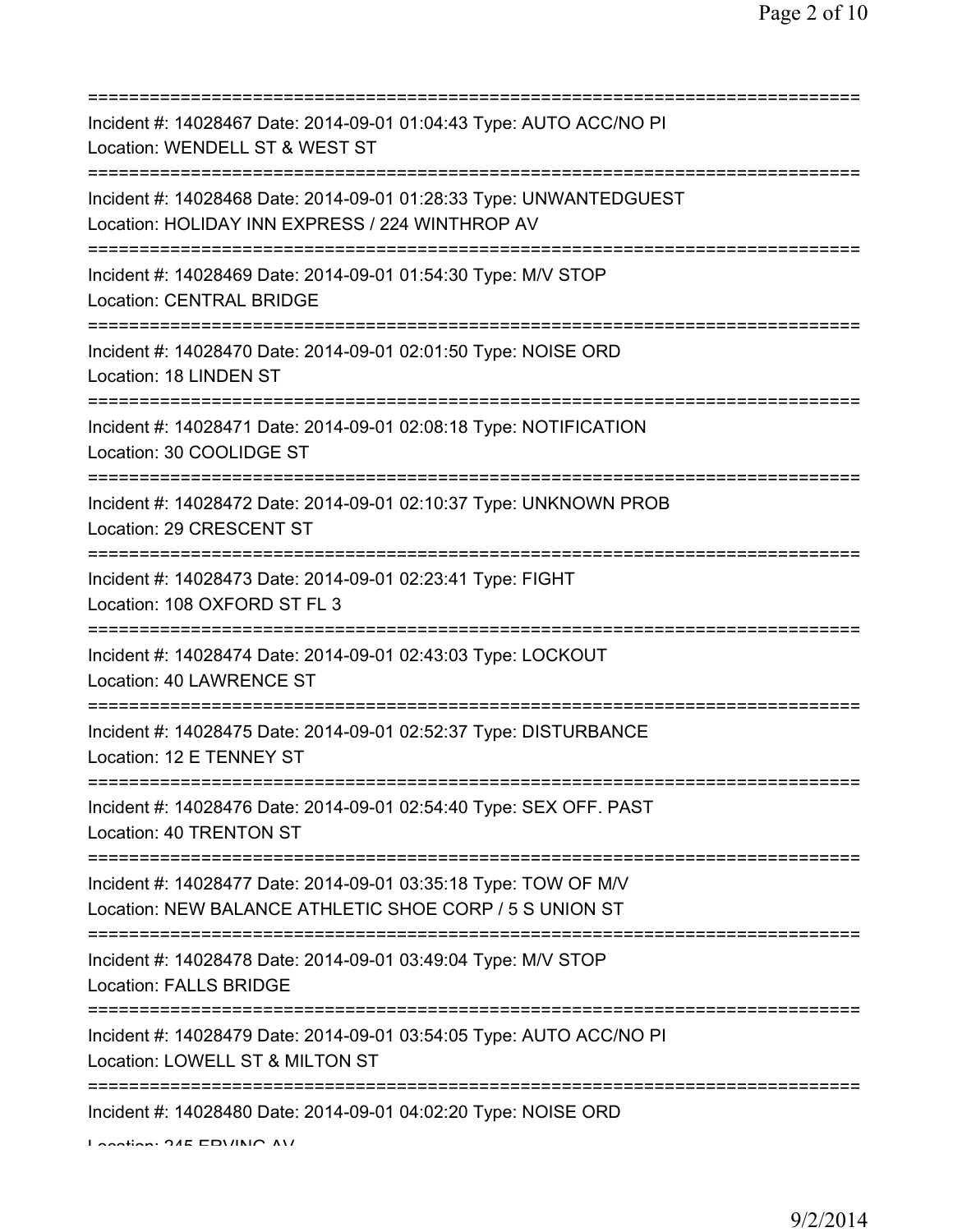| Incident #: 14028481 Date: 2014-09-01 04:12:40 Type: DK (DRUNK)<br>Location: 7-11 / 360 BROADWAY<br>==========================   |
|----------------------------------------------------------------------------------------------------------------------------------|
| Incident #: 14028482 Date: 2014-09-01 04:23:19 Type: DOMESTIC/PAST<br>Location: 12E TENNEY ST                                    |
| Incident #: 14028483 Date: 2014-09-01 04:34:03 Type: ALARMS<br>Location: MULTI SERVICES / 253 BROADWAY                           |
| Incident #: 14028484 Date: 2014-09-01 07:07:33 Type: UNKNOWN PROB<br>Location: 49 N PARISH RD<br>=============================== |
| Incident #: 14028485 Date: 2014-09-01 08:06:39 Type: M/V STOP<br>Location: ANDOVER ST & PARKER ST<br>.=====================      |
| Incident #: 14028486 Date: 2014-09-01 08:13:56 Type: M/V STOP<br>Location: GULF STATION / 325 WINTHROP AV                        |
| Incident #: 14028487 Date: 2014-09-01 08:17:34 Type: M/V STOP<br>Location: 407 ESSEX ST                                          |
| Incident #: 14028489 Date: 2014-09-01 08:17:44 Type: DRUG OVERDOSE<br>Location: HAFFNERS GAS STATION / 469 HAVERHILL ST          |
| Incident #: 14028488 Date: 2014-09-01 08:17:55 Type: M/V STOP<br>Location: ANDOVER ST & BLANCHARD ST                             |
| Incident #: 14028490 Date: 2014-09-01 08:19:31 Type: ALARMS<br>Location: 16 HALLENAN AV                                          |
| Incident #: 14028491 Date: 2014-09-01 09:26:22 Type: MEDIC SUPPORT<br>Location: HAFFNERS GAS STATION / 469 HAVERHILL ST          |
| Incident #: 14028492 Date: 2014-09-01 09:29:02 Type: B&E/MV/PAST<br>Location: 33 ALLSTON ST                                      |
| Incident #: 14028493 Date: 2014-09-01 09:44:14 Type: ALARM/BURG<br>Location: PARTHUM SCHOOL / 258 E HAVERHILL ST                 |
| Incident #: 14028494 Date: 2014-09-01 09:49:55 Type: ANIMAL COMPL                                                                |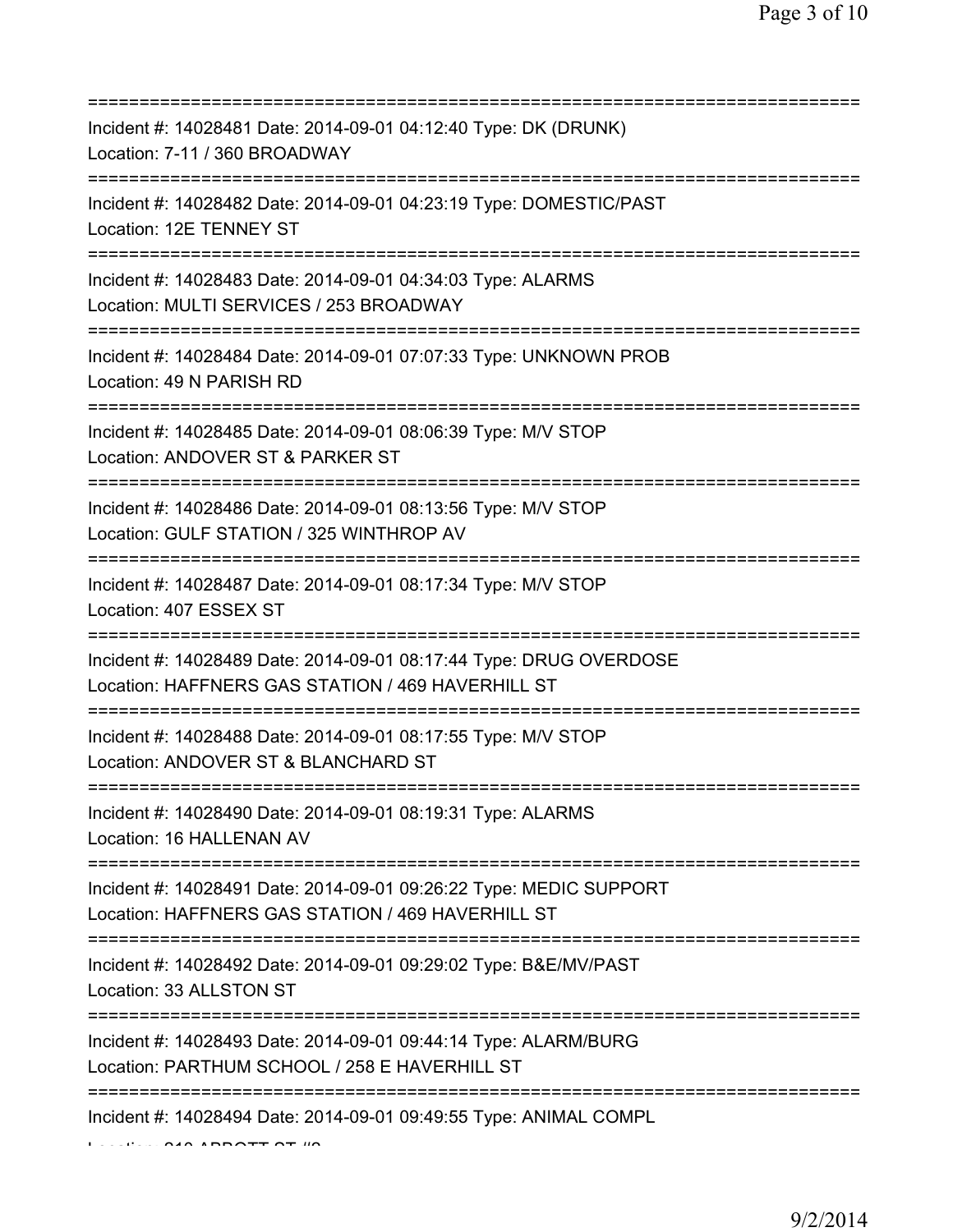=========================================================================== Incident #: 14028495 Date: 2014-09-01 10:21:40 Type: B&E/PAST Location: 42 E HAVERHILL ST #1 =========================================================================== Incident #: 14028497 Date: 2014-09-01 10:29:01 Type: LARCENY/MV/PAST Location: 35 COMMON ST =========================================================================== Incident #: 14028496 Date: 2014-09-01 10:30:27 Type: MEDIC SUPPORT Location: GENERAL ST & UNION ST =========================================================================== Incident #: 14028499 Date: 2014-09-01 10:44:11 Type: LARCENY/MV/ATTE Location: 153 MAY ST =========================================================================== Incident #: 14028498 Date: 2014-09-01 10:44:27 Type: B&E/MV/PAST Location: 48 LAKE ST =========================================================================== Incident #: 14028500 Date: 2014-09-01 10:46:12 Type: B&E/MV/PAST Location: 13 PROSPECT WY =========================================================================== Incident #: 14028501 Date: 2014-09-01 10:58:18 Type: M/V STOP Location: MARKET ST & PARKER ST =========================================================================== Incident #: 14028502 Date: 2014-09-01 11:01:08 Type: B&E/MV/PAST Location: 33 WOODLAND ST =========================================================================== Incident #: 14028503 Date: 2014-09-01 11:04:41 Type: DOMESTIC/PROG Location: 207 S UNION ST #8 =========================================================================== Incident #: 14028505 Date: 2014-09-01 11:06:24 Type: B&E/MV/PAST Location: MARKET ST & PROSPECT WY =========================================================================== Incident #: 14028504 Date: 2014-09-01 11:28:40 Type: DOMESTIC/PAST Location: 51 WEST ST FL 2ND =========================================================================== Incident #: 14028506 Date: 2014-09-01 11:47:47 Type: UNKNOWN PROB Location: 74 BUTLER ST =========================================================================== Incident #: 14028507 Date: 2014-09-01 12:07:11 Type: LOUD NOISE Location: 71 INMAN ST =========================================================================== Incident #: 14028508 Date: 2014-09-01 12:11:50 Type: 911 HANG UP Location: 118 MARSTON ST #D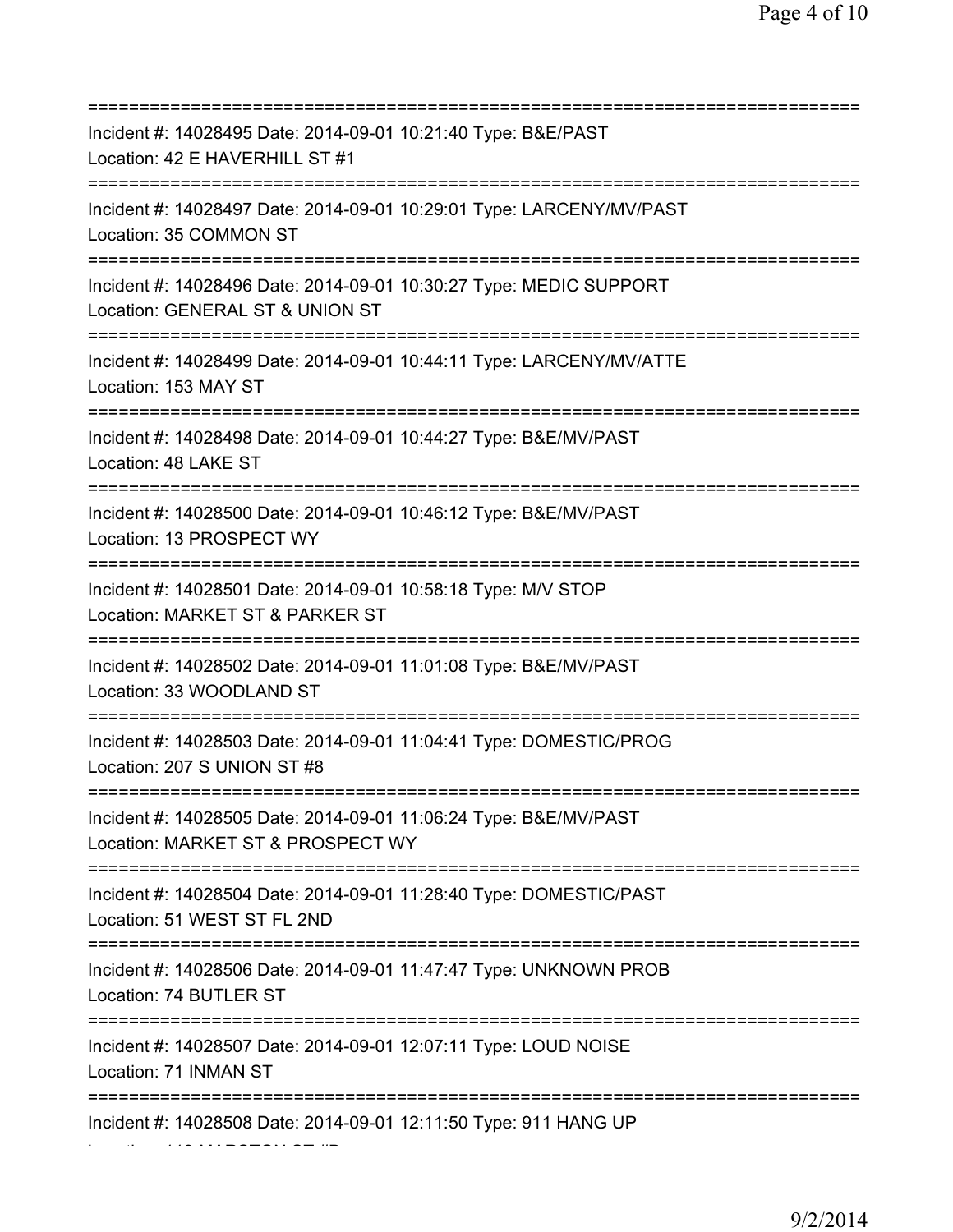| Incident #: 14028509 Date: 2014-09-01 12:18:04 Type: HIT & RUN M/V<br>Location: SUNNYSIDE DINER / 639 BROADWAY<br>============================ |
|------------------------------------------------------------------------------------------------------------------------------------------------|
| Incident #: 14028510 Date: 2014-09-01 12:34:05 Type: M/V STOP<br>Location: 355 PARK ST                                                         |
| Incident #: 14028511 Date: 2014-09-01 12:49:06 Type: SEX OFF PROG<br>Location: SMOKE VALLEY CONVIENCE STORE / 205 BROADWAY                     |
| Incident #: 14028513 Date: 2014-09-01 12:49:45 Type: HIT & RUN M/V<br>Location: 639 BROADWAY<br>=====================================          |
| Incident #: 14028512 Date: 2014-09-01 12:55:06 Type: 911 HANG UP<br>Location: 182 BAILEY ST FL 1ST<br>================================         |
| Incident #: 14028514 Date: 2014-09-01 12:57:07 Type: DISORDERLY<br>Location: 50 HIGH ST<br>---------------------                               |
| Incident #: 14028516 Date: 2014-09-01 13:03:40 Type: MAL DAMAGE<br>Location: 32 WACHUSETTS AV                                                  |
| Incident #: 14028515 Date: 2014-09-01 13:04:35 Type: MEDIC SUPPORT<br>Location: MARKET ST & PARKER ST<br>============                          |
| Incident #: 14028517 Date: 2014-09-01 13:13:54 Type: NEIGHBOR PROB<br>Location: 657 ESSEX ST #7-7                                              |
| Incident #: 14028518 Date: 2014-09-01 13:36:49 Type: ALARM/BURG<br>Location: FIVE STAR LLC / 7A BROADWAY                                       |
| Incident #: 14028519 Date: 2014-09-01 13:39:38 Type: RECOV/STOL/MV<br>Location: 41 BERKELEY ST                                                 |
| Incident #: 14028520 Date: 2014-09-01 13:46:17 Type: INVEST CONT<br>Location: 81 WEST ST                                                       |
| Incident #: 14028521 Date: 2014-09-01 14:01:58 Type: AMBULANCE ASSSI<br>Location: 1 GENERAL ST                                                 |
| Incident #: 14028522 Date: 2014-09-01 14:11:00 Type: MISSING PERS                                                                              |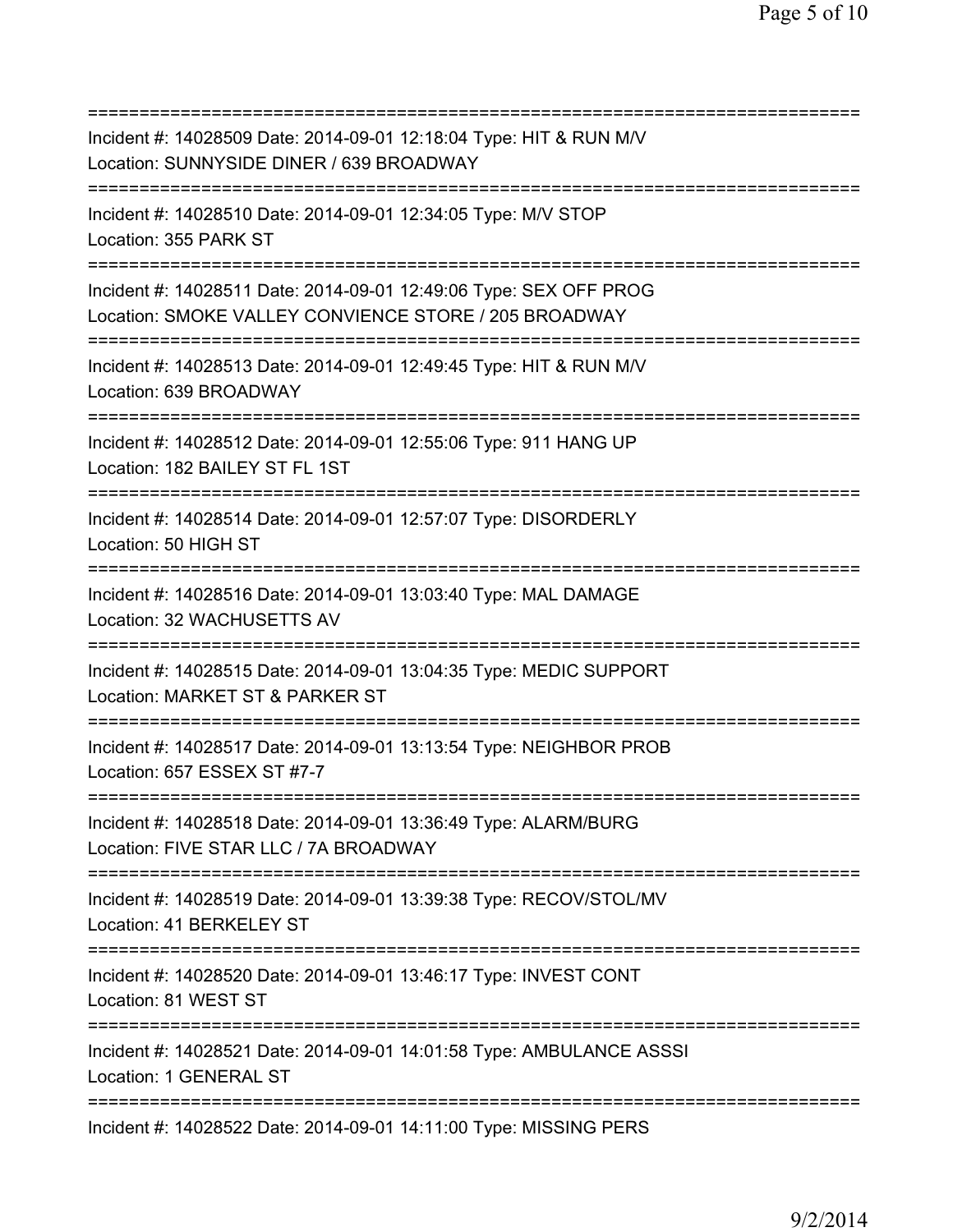| Incident #: 14028523 Date: 2014-09-01 14:41:30 Type: ALARM/BURG<br>Location: SIROIS FOOD / 291 LOWELL ST<br>============================                   |
|------------------------------------------------------------------------------------------------------------------------------------------------------------|
| Incident #: 14028524 Date: 2014-09-01 14:42:39 Type: ALARM/BURG<br>Location: EL CESAR RESTURANT / 99 ESSEX ST                                              |
| Incident #: 14028525 Date: 2014-09-01 14:55:27 Type: A&B D/W PAST<br>Location: HAVERHILL ST & WEST ST                                                      |
| Incident #: 14028526 Date: 2014-09-01 15:04:03 Type: SUS PERS/MV<br>Location: 44 WASHINGTON ST<br>====================================                     |
| Incident #: 14028527 Date: 2014-09-01 15:07:05 Type: SUS PERS/MV<br>Location: 21 GREENFIELD ST                                                             |
| Incident #: 14028528 Date: 2014-09-01 15:09:50 Type: ALARM/BURG<br>Location: LAWRENCE HIGH SCHOOL / 71 N PARISH RD<br>==================================== |
| Incident #: 14028529 Date: 2014-09-01 15:24:04 Type: M/V STOP<br>Location: AUTO ZONE / 380 BROADWAY                                                        |
| Incident #: 14028530 Date: 2014-09-01 15:43:08 Type: DEATH SUDDEN<br>Location: 193 MAPLE ST #7E                                                            |
| Incident #: 14028531 Date: 2014-09-01 15:43:42 Type: M/V STOP<br>Location: 11 WASHINGTON WY                                                                |
| Incident #: 14028532 Date: 2014-09-01 15:57:32 Type: UNWANTEDGUEST<br>Location: 36 NEWTON ST                                                               |
| Incident #: 14028533 Date: 2014-09-01 16:21:54 Type: KEEP PEACE<br>Location: 12 WOODLAND ST<br>:=======================                                    |
| Incident #: 14028534 Date: 2014-09-01 16:24:40 Type: STOL/MV/PAS<br>Location: 70 SHEPARD ST<br>===================================                         |
| Incident #: 14028538 Date: 2014-09-01 16:31:07 Type: MAL DAMAGE<br>Location: 84 OSGOOD ST                                                                  |
| Incident #: 14028535 Date: 2014-09-01 16:46:31 Type: MEDIC SUPPORT                                                                                         |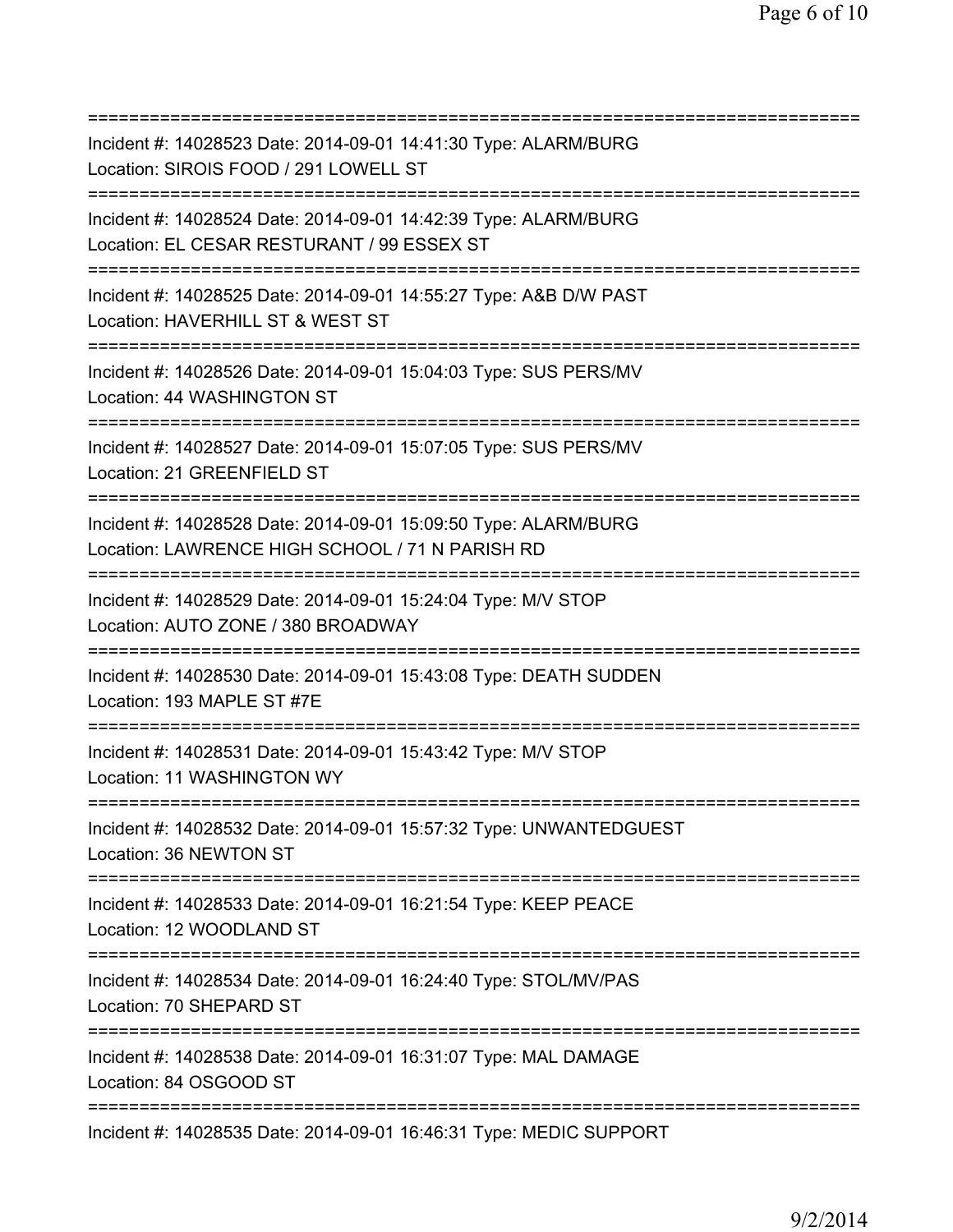| Location: 154 MYRTLE ST<br>=====================                                                                                                         |
|----------------------------------------------------------------------------------------------------------------------------------------------------------|
| Incident #: 14028536 Date: 2014-09-01 16:48:32 Type: MEDIC SUPPORT<br>Location: 154 MYRTLE ST                                                            |
| Incident #: 14028537 Date: 2014-09-01 16:53:18 Type: ALARM/BURG<br>Location: MI SALON / 169 ESSEX ST<br>--------------------------                       |
| Incident #: 14028539 Date: 2014-09-01 16:54:04 Type: MAN DOWN<br>Location: E HAVERHILL ST & HIGH ST                                                      |
| Incident #: 14028540 Date: 2014-09-01 17:09:22 Type: ALARM/BURG<br>Location: FISHER AUTO PARTS / 468 N CANAL ST                                          |
| Incident #: 14028541 Date: 2014-09-01 17:27:33 Type: WARRANT SERVE<br>Location: 30 JACKSON ST                                                            |
| Incident #: 14028542 Date: 2014-09-01 17:29:24 Type: FIGHT<br>Location: 10 ESSEX AV                                                                      |
| Incident #: 14028543 Date: 2014-09-01 17:35:16 Type: AUTO ACC/NO PI<br>Location: FOSTER ST & SALEM ST                                                    |
| Incident #: 14028544 Date: 2014-09-01 17:41:24 Type: NEIGHBOR PROB<br>Location: 108 E PLEASANT ST                                                        |
| Incident #: 14028545 Date: 2014-09-01 17:53:47 Type: M/V STOP<br>Location: 114 BAILEY ST                                                                 |
| ========================<br>Incident #: 14028546 Date: 2014-09-01 17:54:48 Type: THREATS<br>Location: 19 N BOYLSTON ST                                   |
| ==================<br>---------------------------<br>Incident #: 14028547 Date: 2014-09-01 17:58:51 Type: M/V STOP<br>Location: HAMPSHIRE ST & LOWELL ST |
| Incident #: 14028548 Date: 2014-09-01 18:07:58 Type: NEIGHBOR PROB<br>Location: 108 E PLEASANT ST FL 1                                                   |
| ============<br>Incident #: 14028549 Date: 2014-09-01 18:12:04 Type: MEDIC SUPPORT<br>Location: SANTANDER / LAWRENCE ST & METHUEN ST                     |
| Incident # 44000EE0 Data: 0044.00.04.40.47.00 Tune INNAIANTEDOLIECT                                                                                      |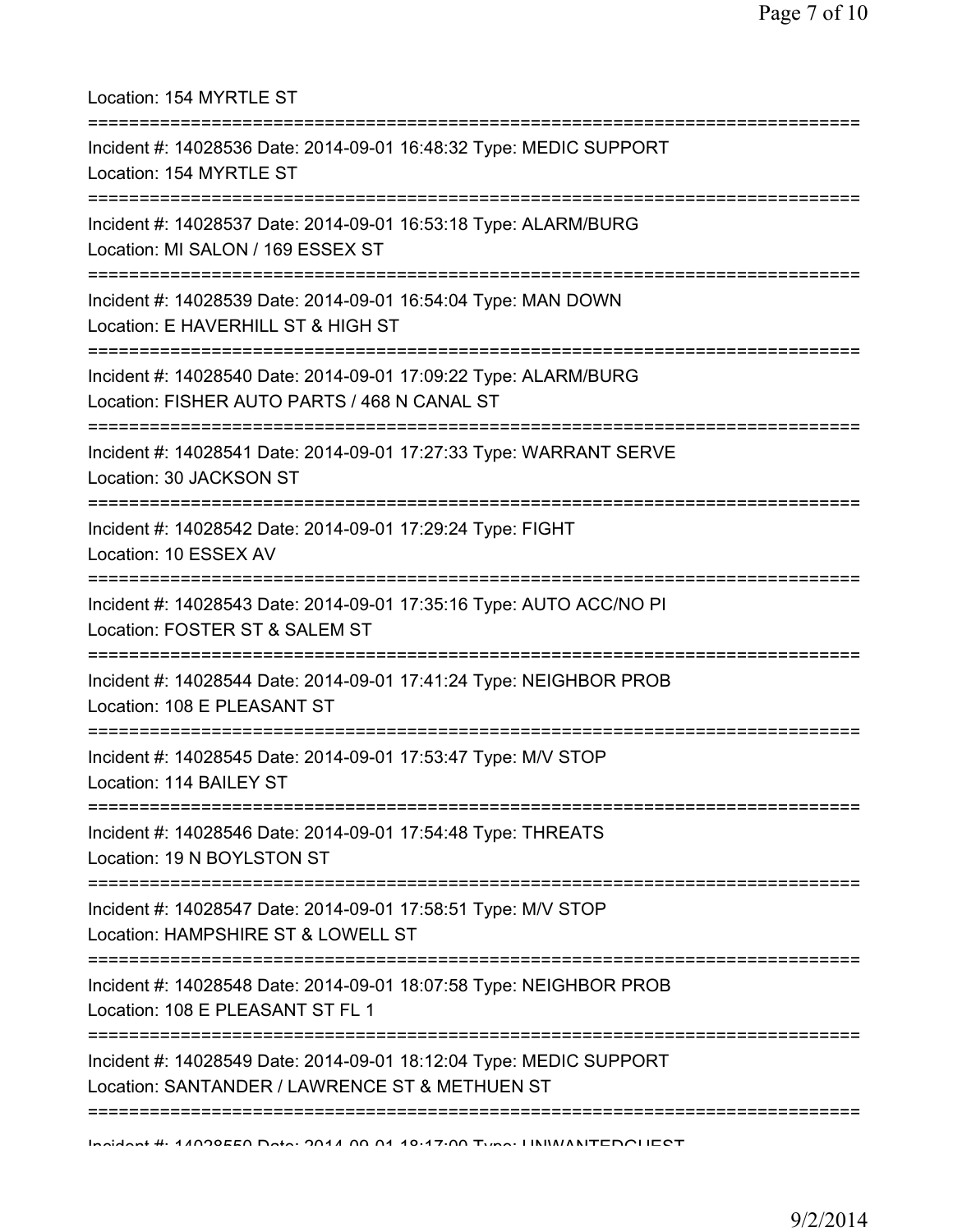Location: 222 PARK ST FL 3

| Incident #: 14028551 Date: 2014-09-01 18:27:07 Type: 911 HANG UP<br>Location: 132 OXFORD ST FL 1      |
|-------------------------------------------------------------------------------------------------------|
| Incident #: 14028552 Date: 2014-09-01 18:27:18 Type: TOW OF M/V<br>Location: HAVERHILL ST & MARGIN ST |
| Incident #: 14028553 Date: 2014-09-01 18:53:53 Type: 209A/VIOLATION<br>Location: 130 COMMON ST        |
| Incident #: 14028554 Date: 2014-09-01 18:58:22 Type: DOMESTIC/PAST<br>Location: 132 OXFORD ST FL 1    |
| Incident #: 14028555 Date: 2014-09-01 19:02:45 Type: M/V STOP<br>Location: 67 WINTHROP AV             |
| Incident #: 14028556 Date: 2014-09-01 19:06:28 Type: DRUG VIO<br>Location: BRADFORD ST & FRANKLIN ST  |
| Incident #: 14028557 Date: 2014-09-01 19:11:25 Type: SUICIDE ATTEMPT<br>Location: 18 BELLEVUE ST      |
| Incident #: 14028558 Date: 2014-09-01 19:15:09 Type: AUTO ACC/NO PI<br>Location: 201 PARK ST          |
| Incident #: 14028559 Date: 2014-09-01 19:17:56 Type: AUTO ACC/NO PI<br>Location: 51 LOWELL ST         |
| Incident #: 14028560 Date: 2014-09-01 19:21:02 Type: AUTO ACC/NO PI<br>Location: AMES ST & LOWELL ST  |
| Incident #: 14028561 Date: 2014-09-01 19:35:04 Type: DOMESTIC/PAST<br>Location: 52 MYRTLE ST #3R      |
| Incident #: 14028562 Date: 2014-09-01 19:40:32 Type: ROBBERY ARMED<br>Location: MARION AV             |
| Incident #: 14028563 Date: 2014-09-01 19:53:32 Type: M/V STOP<br>Location: 1 CROSS ST                 |
|                                                                                                       |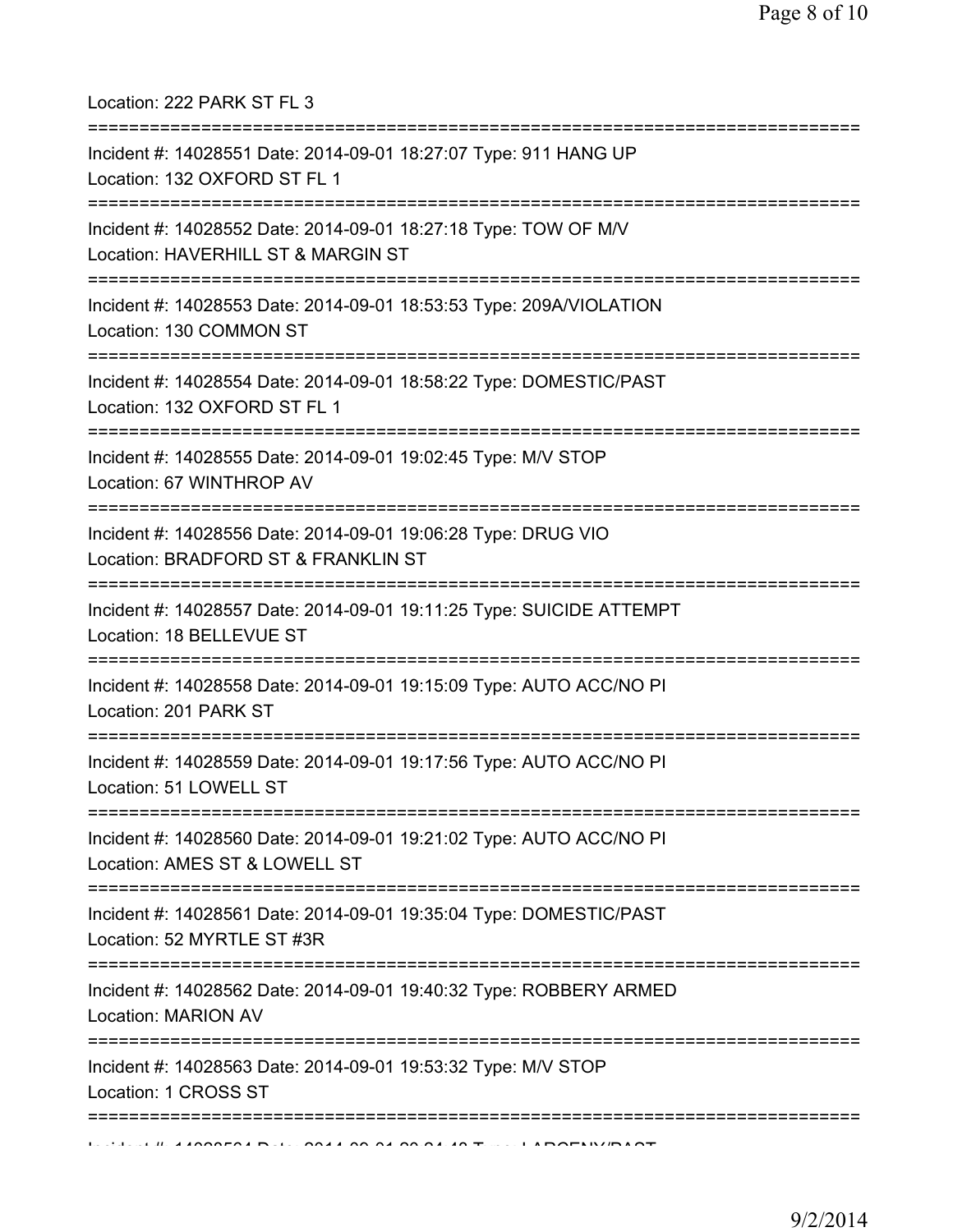Location: 7-11 / BROADWAY

| Incident #: 14028565 Date: 2014-09-01 20:45:19 Type: SUS PERS/MV<br>Location: 297 MERRIMACK ST       |
|------------------------------------------------------------------------------------------------------|
| Incident #: 14028566 Date: 2014-09-01 20:47:54 Type: DOMESTIC/PROG<br>Location: 89 CAMBRIDGE ST      |
| Incident #: 14028567 Date: 2014-09-01 20:49:06 Type: M/V STOP<br>Location: MT VERNON ST & S BROADWAY |
| Incident #: 14028568 Date: 2014-09-01 20:55:36 Type: CK WELL BEING<br>Location: 212 PARK ST          |
| Incident #: 14028569 Date: 2014-09-01 21:08:17 Type: MAL DAMG PROG<br>Location: 15 NORRIS ST         |
| Incident #: 14028570 Date: 2014-09-01 21:16:09 Type: DISTURBANCE<br>Location: 453 ESSEX ST           |
| Incident #: 14028571 Date: 2014-09-01 21:36:31 Type: SUICIDE ATTEMPT<br><b>Location: TENNEY ST</b>   |
| Incident #: 14028572 Date: 2014-09-01 21:49:47 Type: LARCENY/PAST<br>Location: 58 MYRTLE ST FL 1     |
| Incident #: 14028573 Date: 2014-09-01 21:51:06 Type: B&E/PROG<br>Location: 4 NELSON ST               |
| Incident #: 14028574 Date: 2014-09-01 22:07:32 Type: M/V STOP<br>Location: GRAFTON ST & WINTHROP AV  |
| Incident #: 14028575 Date: 2014-09-01 22:11:15 Type: M/V STOP<br>Location: S UNION ST & SALEM ST     |
| Incident #: 14028576 Date: 2014-09-01 22:15:33 Type: M/V STOP<br>Location: BROADWAY & HAVERHILL ST   |
| Incident #: 14028577 Date: 2014-09-01 22:18:15 Type: NOISE ORD<br>Location: 10 WOODLAND ST           |
|                                                                                                      |